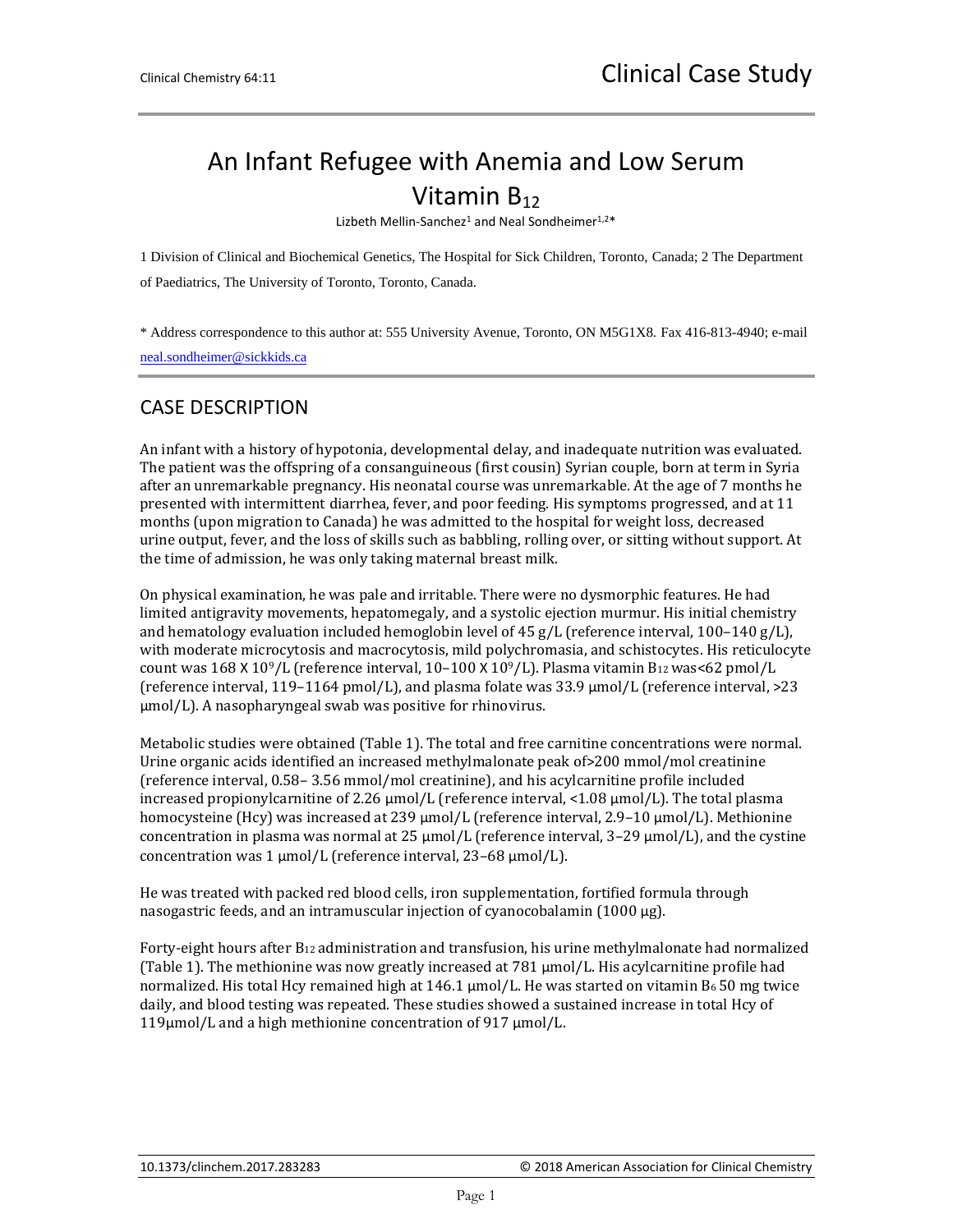| Table 1. Patient values and patterns seen typically with select disorders.   |                  |                         |                     |                                 |                        |                     |
|------------------------------------------------------------------------------|------------------|-------------------------|---------------------|---------------------------------|------------------------|---------------------|
| Analyte                                                                      | <b>Admission</b> | 2 days<br>$post-B_{12}$ | 2 days<br>$post-B6$ | $B_{12}$<br>deficient           | Methionine<br>synthase | <b>CBS</b>          |
| Homocysteine, µmol/L; reference interval,<br>$2.9 - 10$ µmol/L               | 239              | 146                     | 119                 | $\uparrow$                      | $\uparrow \uparrow$    | $\uparrow \uparrow$ |
| Methionine, µmol/L; reference interval, 3-29<br>$\mu$ mol/L                  | 25               | 781                     | 917                 | $\downarrow$ or nl <sup>a</sup> | TT                     | ↑↑                  |
| Methylmalonate, mmol/mol Cr; reference<br>interval, 0.58-3.56 mmol/mol       | 200              | $<$ 20                  | $\mathbf 0$         | $\uparrow \uparrow$             | n <sub>l</sub>         | nl                  |
| Propionylcarnitine (C3), umol/L; reference<br>interval, $<$ 1.08 $\mu$ mol/L | 2.26             | 1.08                    | <1                  | ↑                               | nl                     | nl                  |
| Cystine, $\mu$ mol/L; reference interval,<br>$23-68$ µmol/L                  |                  | 17                      | 16                  | nl                              | nl                     |                     |
| <sup>a</sup> Normal.                                                         |                  |                         |                     |                                 |                        |                     |

| <b>QUESTIONS TO CONSIDER</b> |                                                                                                                                              |  |
|------------------------------|----------------------------------------------------------------------------------------------------------------------------------------------|--|
|                              | What potential disorders are suggested by the increases in serum methylmalonate and<br>plasma homocysteine concentrations?                   |  |
|                              | What is the most likely diagnosis given the increased methionine and plasma homocysteine<br>concentrations after vitamin B12 administration? |  |
|                              | What testing could be done to confirm the patient's diagnosis?                                                                               |  |

## **Final Publication and Comments**

The final published version with discussion and comments from the experts will appear in the November 2018 issue of *Clinical Chemistry*. To view the case and comments online, go to <http://www.clinchem.org/content/vol64/issue11> and follow the link to the Clinical Case Study and Commentaries.

## **Educational Centers**

If you are associated with an educational center and would like to receive the cases and questions 1 month in advance of publication, please email *clinchemed@aacc.org*.

All previous Clinical Case Studies can be accessed and downloaded online at <https://www.aacc.org/publications/clinical-chemistry/clinical-case-studies>

AACC is pleased to allow free reproduction and distribution of this Clinical Case Study for personal or classroom discussion use. When photocopying, please make sure the DOI and copyright notice appear on each copy.